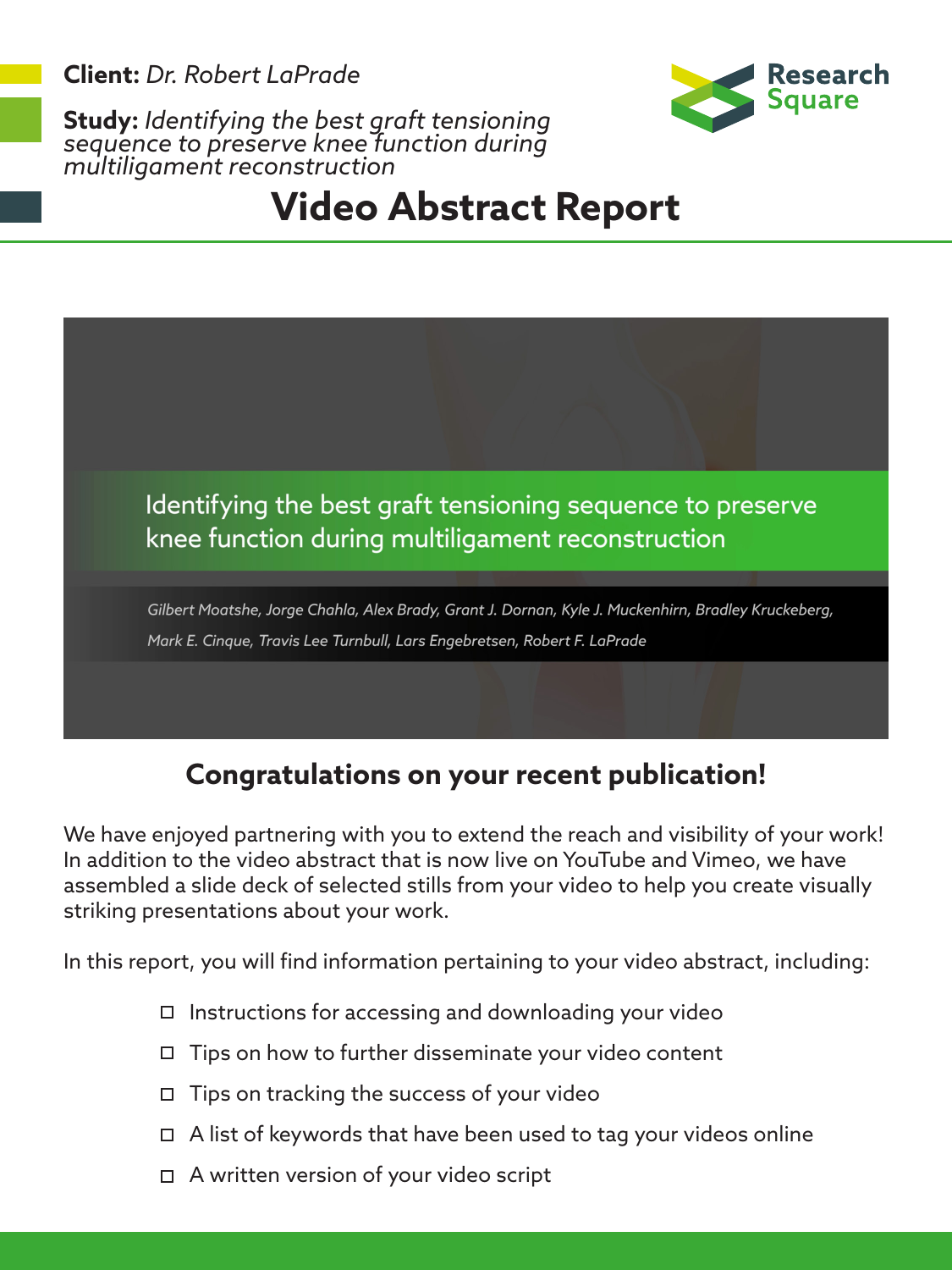

#### **How to view and access your video**

Your video abstract outlines the key findings of your work in a way that is comprehensible to a broad, educated audience. The goal of this dynamic content is to broaden the visibility and accessibility of your research.

We have already made your video available on two of the most widely utilized video distribution websites. You can access your video on YouTube **[here](https://youtu.be/ZaeO9yNy1wk)** or on Vimeo **[here](https://vimeo.com/277297981)**. If you would like to download a copy of your video, go to the Vimeo link and click on "Download" below the video. You will be given the option to download the video in either Standard Definition (SD) or High Definition 720p (HD 720p).

#### **How to disseminate your video**

See [this video](https://www.youtube.com/watch?v=1ORaT8zVLCc) for some modes by which you can distribute your video in order to maximize its exposure and help you meet your post-publication and general career development goals.

### **How to track the success of your video**

Several tools can be used to track the amount of exposure that your video is getting and the amount of traffic that it drives to your published paper. See [this video](https://www.youtube.com/watch?v=_R8OEwAmHy0) for a number of methods to track the success of your video.

#### **Video tags (Keywords)**

Your script writer has generated a list of tags, which have been attached to your video based on relevant keywords associated with your study. These words are meant to optimize the discoverability of your video via Internet search engines.

Your unique video tags are as follows:

- graft tensioning,
- knee ligaments,
- multiligament injury,
- tensioning order,
- knee dislocation,
- ligament biomechanics,
- ligament reconstruction,
- tibiofemoral orientation,
- knee kinematics,
- knee instability,
- joint loading,
- graft failure,
- ACL,
- PCL,
- PLC,
- anterior cruciate ligament,
- posterior cruciate ligament,
- posterolateral corner,
- The American Journal of Sports Medicine,
- Steadman Philippon Research Institute